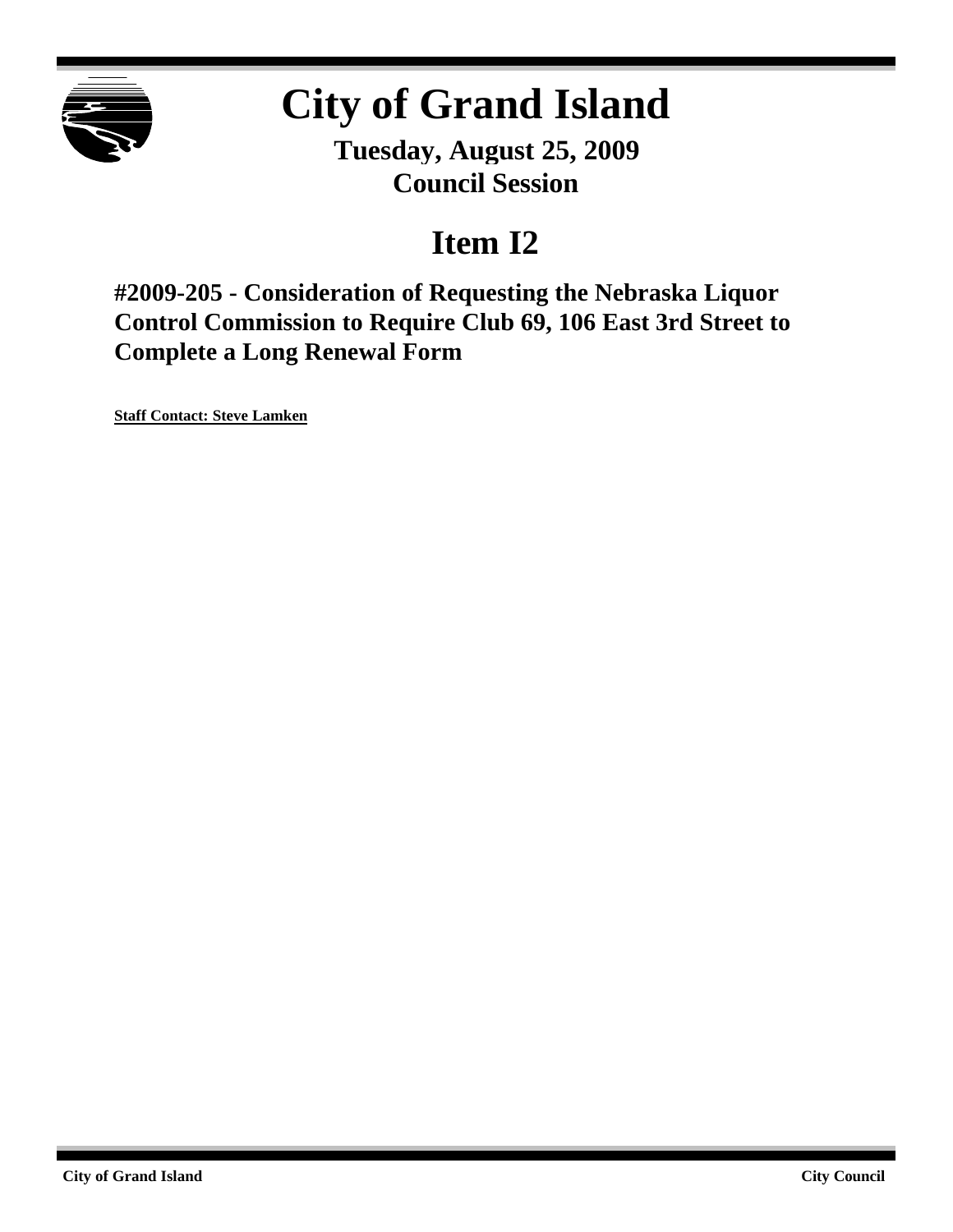## **Council Agenda Memo**

| From:                          | Steven Lamken, Police Chief        |
|--------------------------------|------------------------------------|
| <b>Meeting:</b>                | <b>August 25, 2009</b>             |
| Subject:                       | Club 69 Liquor License Application |
| <b>Item <math>\#</math>'s:</b> | $I-2$                              |
| $Presenter(s):$                | Steven Lamken, Police Chief        |

#### **Background**

The Police Department is requesting the City Council to vote to require the owner of the Club 69 Liquor Establishment to make a new application for a liquor license to the Nebraska Liquor Commission. The Police Department is making this request based upon the call history; lack of cooperation by the owner; and lack of control of the establishment by the owner. A twelve page call history has been provided outlining the Police Department contacts at Club 69 since November of 2006.

#### **Discussion**

The Police Department recommends that the City Council vote to recommend to the Nebraska Liquor Commission that the owner of Club 69 liquor establishment be require to submit a new application for the renewal of the liquor license. The Police Department bases this request upon several factors.

The Department has responded to 295 calls at Club 69 since November 23, 2006. Many of these calls involve disturbances, intoxicated persons and violence. Many of the calls involve assaults. The vast majority of these calls required multiple officers to respond. The call volume and number of officers needed creates a disproportionate demand for law enforcement services and negatively affects the Police Department's ability to provide other law enforcement services in the community. A twelve page report from Sergeant Vitera provides documentation on the number and nature of calls for service and comparisons with other on sale liquor establishments in the City.

Mr. Nickie Kallos, the Club 69 owner, has demonstrated that he is not fit, willing or able to properly provide the service proposed within the City. There are numerous instances where Mr. Kallos is argumentative and confrontational with officers responding to calls at Club 69. There are numerous instances where Mr. Kallos confronts officers, interferes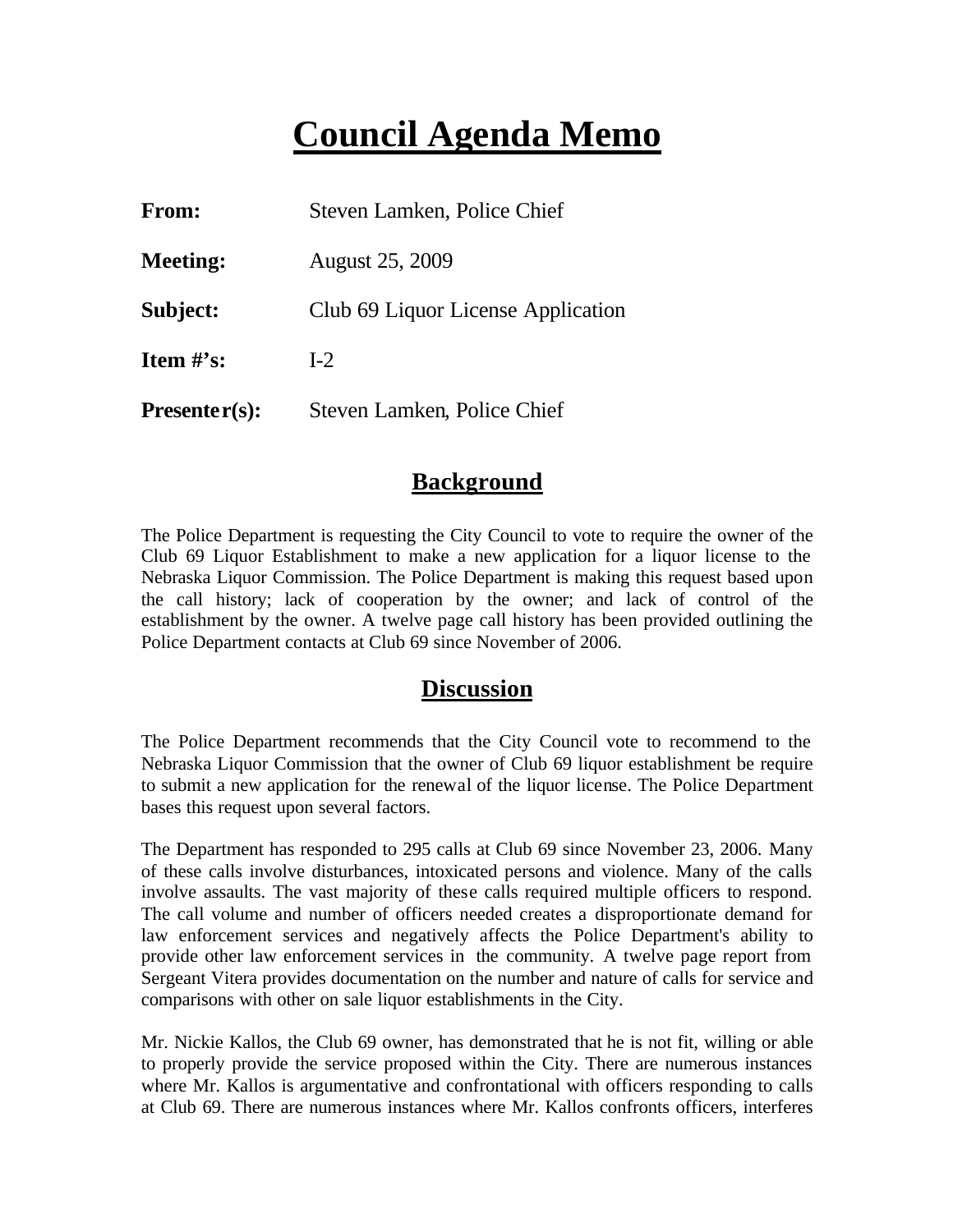with their efforts and uses profanity towards the officers as they are attempting to respond to violent or difficult situations. The report provides documentation of many instances that demonstrate Mr. Kallos is not fit, willing, or able to provide the proposed service.

Mr. Kallos has demonstrated that the management and control of Club 69 does not conform to all provisions and requirements of the rules and regulations governing liquor licenses. Mr. Kallos has demonstrated that he lacks management ability. He does not enforce standards. Patrons are allowed to become intoxicated. Patrons are not checked for proper identification. Patrons are allowed to create disturbances, commit assaults and other acts without efforts to control them. Mr. Kallos often escalates situations or interferes with officers when they have to respond to calls at Club 69. Mr. Kallos has demonstrated that he does not have control of his establishment as evidence by the number of disturbances, crimes and calls responded to by the Police at Club 69. The report provides documentation of instances where Mr. Kallos does not uphold rules and regulations and is not in control of the liquor establishment.

The Police Department is facing staffing difficulties. Calls and demands for service are creating more and more critical times when there are no officers available to respond to calls. The high service demand and nature of calls at Club 69 puts a strain on the adequacy of existing law enforcement resources. The majority of calls for service at Club 69 require multiple officers due to the nature of the calls and the history of violence. Club 69 is creating a strain on the resources of the Police Department. The report documents the high demand for police services generated from the Club 69 license.

The Club 69 business is not consistent with the public interest in Grand Island. The business creates an environment where people will not come to the area or use the sidewalk in front of the business. The business breeds crime and violence. Club 69 generates high demands for limited Police Department resources. The owner does not manage or control the business and frequently contributes to the problems associated with the liquor license.

### **Alternatives**

It appears that the Council has the following alternatives concerning the issue at hand. The Council may:

- 1. Move to approve
- 2. Refer the issue to a Committee
- 3. Postpone the issue to future date
- 4. Take no action on the issue

#### **Recommendation**

City Administration recommends that the Council approve the request to require Club 69 to make a new application for a liquor license with the Nebraska Liquor Commission.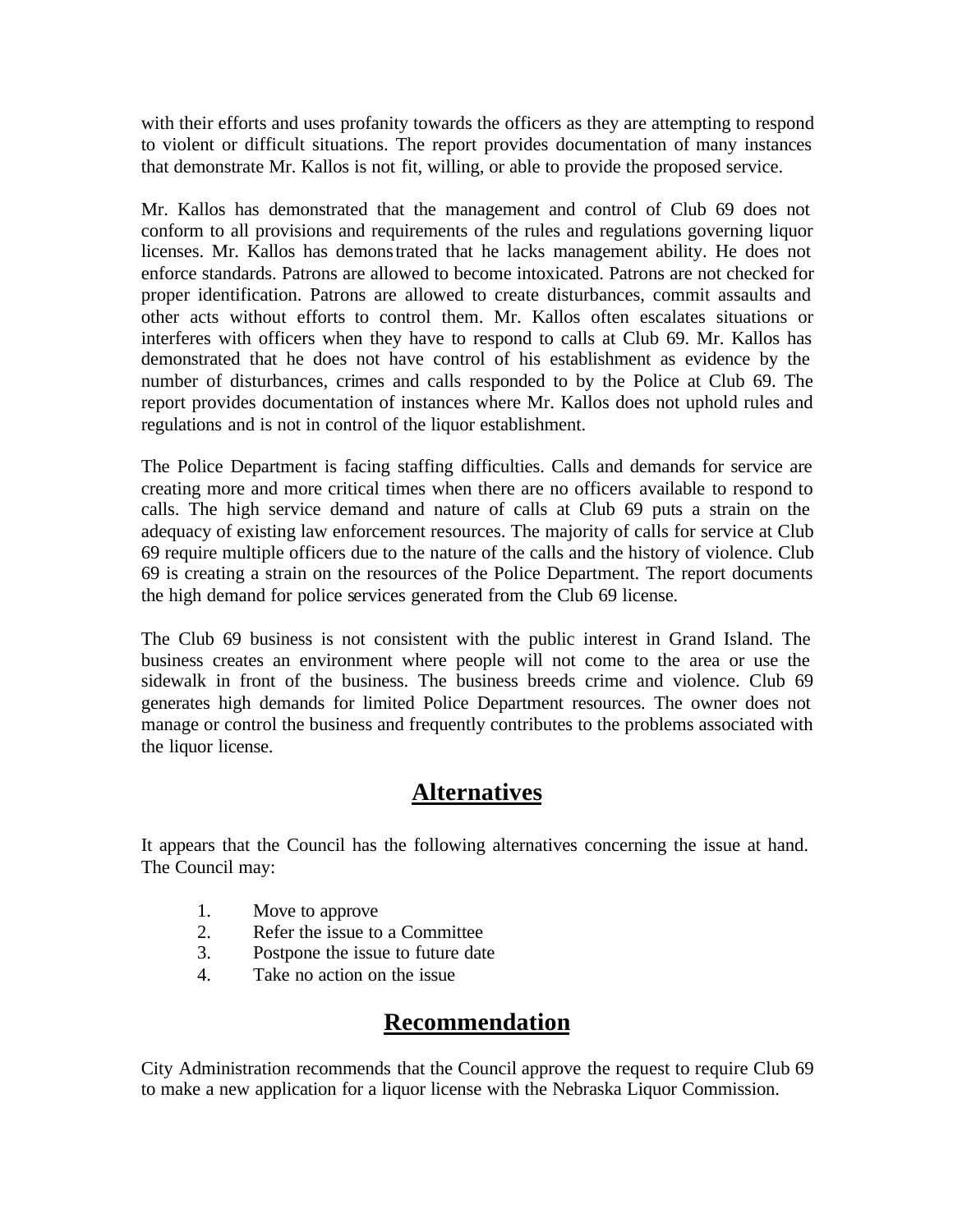### **Sample Motion**

Move to approve that the City of Grand Island request that the Nebraska Liquor Commission require the owner of the Club 69 liquor license to make application for a new license for the following reasons:

1. The owner, Mr. Kallos, has not demonstrated that he is fit, willing and able to properly provide the service proposed within the City.

2. The owner, Mr. Kallos has not demonstrated the type of management and control in owning the licensed premise to be sufficient to insure that the licensed business conforms to the provisions and requirements of the license.

3. There are multiple on sale liquor establishments in Grand Island of which none demand the level of law enforcement services that Club 69 requires. Club 69 requires the use of additional law enforcement resources because of high calls for service and crimes generated from the liquor license.

4. The Grand Island Police Department frequently lacks adequate resources to police Club 69 and respond to the calls for service and crimes generated by the liquor license.

5. The Club 69 liquor license is not consistent with the public interest.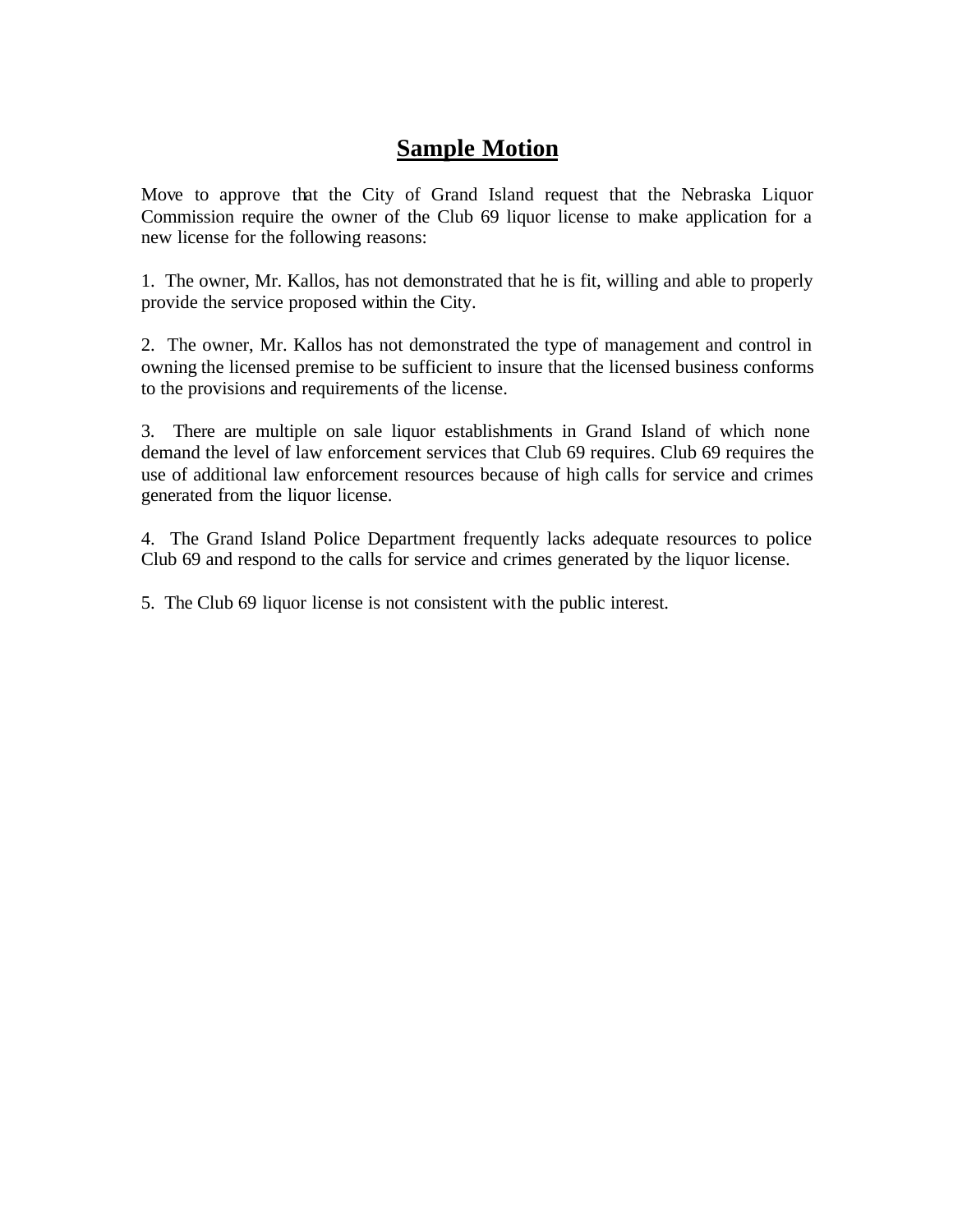



7/22//09

The Grand Island Police Department has had to spend a significant amount of time, manpower, and resources dealing with problems and criminal activity occurring at or spilling out of Club 69. According to the Nebraska Liquor Control Commission website, Club 69 obtained a liquor license on 5/17/06. I searched our database from the time the license was issued until the present. I located 315 calls for service. Twenty-five of the calls were police-initiated bar checks. The following information is a list of select law enforcement calls and contacts involving Club 69 which illustrates what law enforcement has been dealing with for the past three years and two months.

 On 11/23/06, police responded to a fight in front of Club 69. A bouncer observed two males in a physical altercation in the middle of the street. He was able to detain one of them who attempted to get away. One of the men had exited Club 69 just before the assault occurred. Neither party wanted to press charges. I don't know where the call originated from.

On 11/25/06, a Club 69 bouncer was arrested inside the bar on a local misdemeanor warrant.

 On 12/2/06, officers took an assault complaint that occurred inside Club 69. It was determined to be a shoving match between two females. The complaint was unfounded. Also, an officer observed a fight break out as people exited Club 69 on 12/2/06. Gang memb ers were assaulting another male. The victim said that he heard one of the people yell out "East Side" as he was being assaulted. The East Side Locos are a gang in Grand Island. The victim did not wish to press charges. This assault occurred about one hour before the other one and was not related.

 On 12/9/06, an officer observed a Club 69 bouncer physically removing a patron from the bar. The officer stopped to help and identified the patron as a documented gang member. The bouncer told the officer that the patron had used a prison I.D. card to enter the bar. The officer spoke to the owner about letting people in the bar with an improper I.D. card.

 On 12/16/06, officers did a "bar check" at Club 69. They observed several gang members inside the bar. One of the gang members could not produce any form of identification. He was told to leave the bar. The officers warned "security personnel" about letting people in the bar without identification.

 On 12/24/06, an officer saw a man standing in front of Club 69 with a bottle of beer. The man was extremely intoxicated. The officer got a BAC of .224 using his PBT. The man said he had taken the beer out of Club 69 by concealing it in his jacket pocket. The officer noted that it was impossible to completely conceal the bottle in the pocket.

 On 12/30/06, Club 69 called to have an intoxicated patron removed from the bar. The male refused to leave and was arrested for obstruction and trespassing.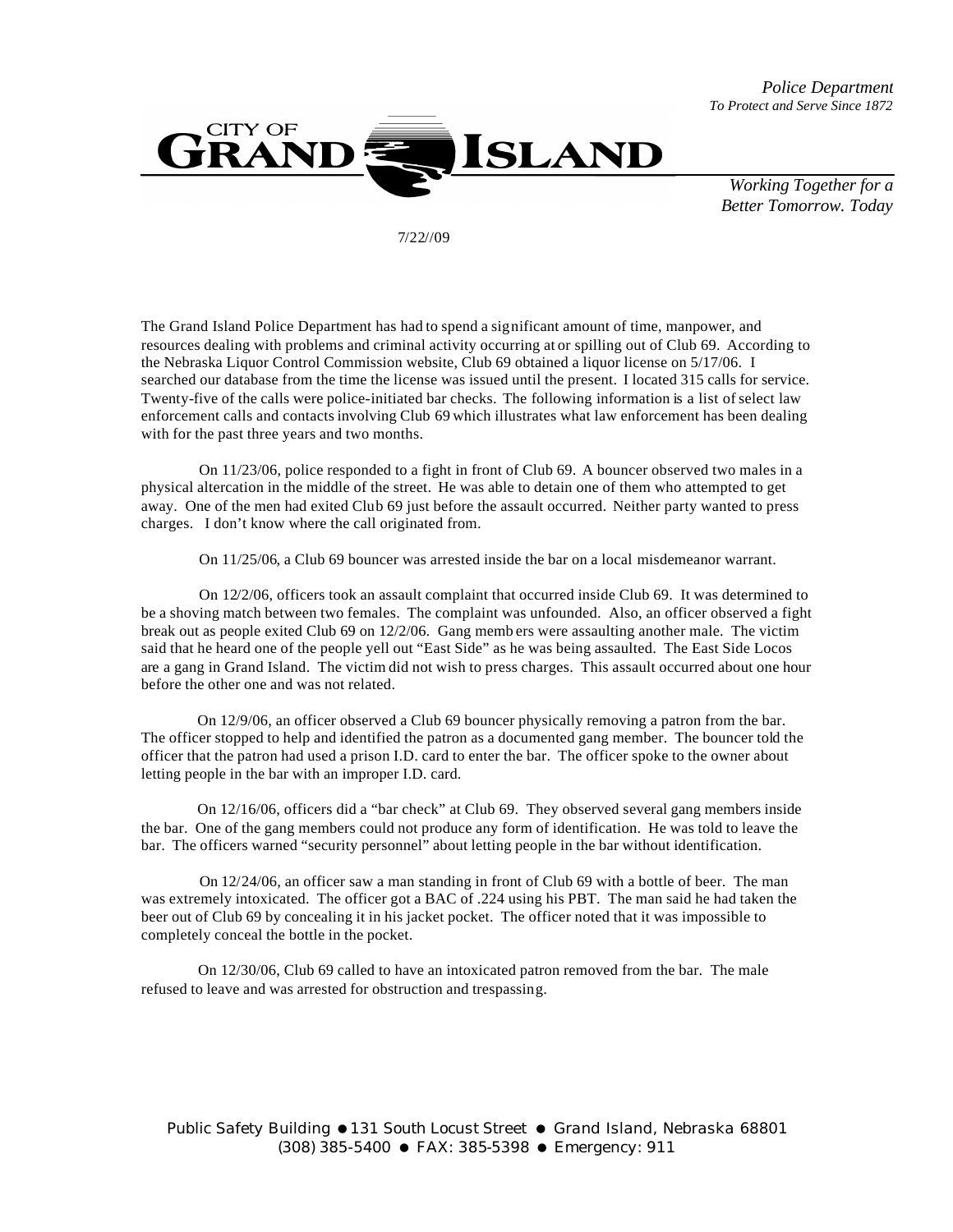

 On 1/1/07, officers were detailed to Club 69 for an assault. One assault took place just outside the bar. A female was referred to the County Attorney for that assault. Officers also found a gang member inside the bar who had been involved in a fight. He didn't wish to file a report. Officers were also later called to the hospital to speak to yet a different assault victim from Club 69, but he didn't want to make a report either. It's unknown if he had been fighting with the gang member who didn't want to make a report.

 On 1/5/07, an officer was flagged down by people running out of Club 69. The officer was told that an assault had just occurred inside the bar. A female had hit another female over the head with a beer bottle. The suspect was referred to the County Attorney.

 On 1/19/07, officers performed an alcohol compliance check. One man was arrested on an outstanding warrant. Another man was arrested for false reporting. PBT's were given to some of the customers. Results were: .166, .215, .217, .239, .261, .263. The two highest tests still had drinks in their hands. One of them had to be told to quit drinking, and the drink had to be taken out of his hands. A 20 year old girl was encountered inside the bar. She didn't have any I.D. on her. She advised that she walked into the bar without being carded.

 On 2/23/07, a group of 15 to 25 people came out of Club 69 and two or three of them began to actively fight. One man was bitten by another man. The man who got bitten also got stabbed by a different man. He underwent surgery at the hospital. One suspect was arrested, and the other was referred to the County Attorney**. While investigating the crime, an officer spoke to the owner of Club 69. He asked the officer where the assault took place. Before the officer could answer, the owner stated that if it didn't occur on his sidewalk, it wasn't his responsibility.**

On 2/25/07, an officer observed a male carrying beer out of Club 69 at 0106 hours. At 0121, the same officer observed another male carrying beer out of the bar. **The officer contacted Nickie Kallos who got very angry and said the officer was picking on him. When asked about people carrying out beer after hours, he said, "What the fuck do you want me to do?" When told that he would be referred for charges, Nickie said, "I don't care, I will just pay the fucking fine!!"**

 On 3/3/07, officers responded to Club 69 to investigate a domestic assault. One of the parties involved in the assault made the call. One person was jailed, and the other person was referred to the County Attorney. After officers finished the assault complaint, they observed the bouncer escorting a male out of the bar. One of the officers spoke to the man who had been escorted out. He was extremely intoxicated. He tested .217 on a PBT. The man said that he was drunk before he got to Club 69. He also said that he been at Club 69 for an hour or an hour and a half and been served while he was there. He would not identify the bartender.

 On 3/10/07, officers were looking for a vehicle that someone had taken without permission. The vehicle was located parked directly in front of Club 69. A man exited the bar and said he had been driving the car. The officer asked him for I.D. The man said that he didn't have any I.D. They just let him in the bar. The officer searched the man, and didn't find any I.D. The man had a marijuana pipe in his pocket along with a half full bottle of vodka in the car. He was eventually cited for unauthorized use of a motor vehicle, possession of drug paraphernalia, and an open container violation. He was 23 years old.

 On 3/11/07, officers were looking for a subject in Club 69. When they found him inside the bar, he had methamphetamine and drug paraphernalia on his person. He was arrested.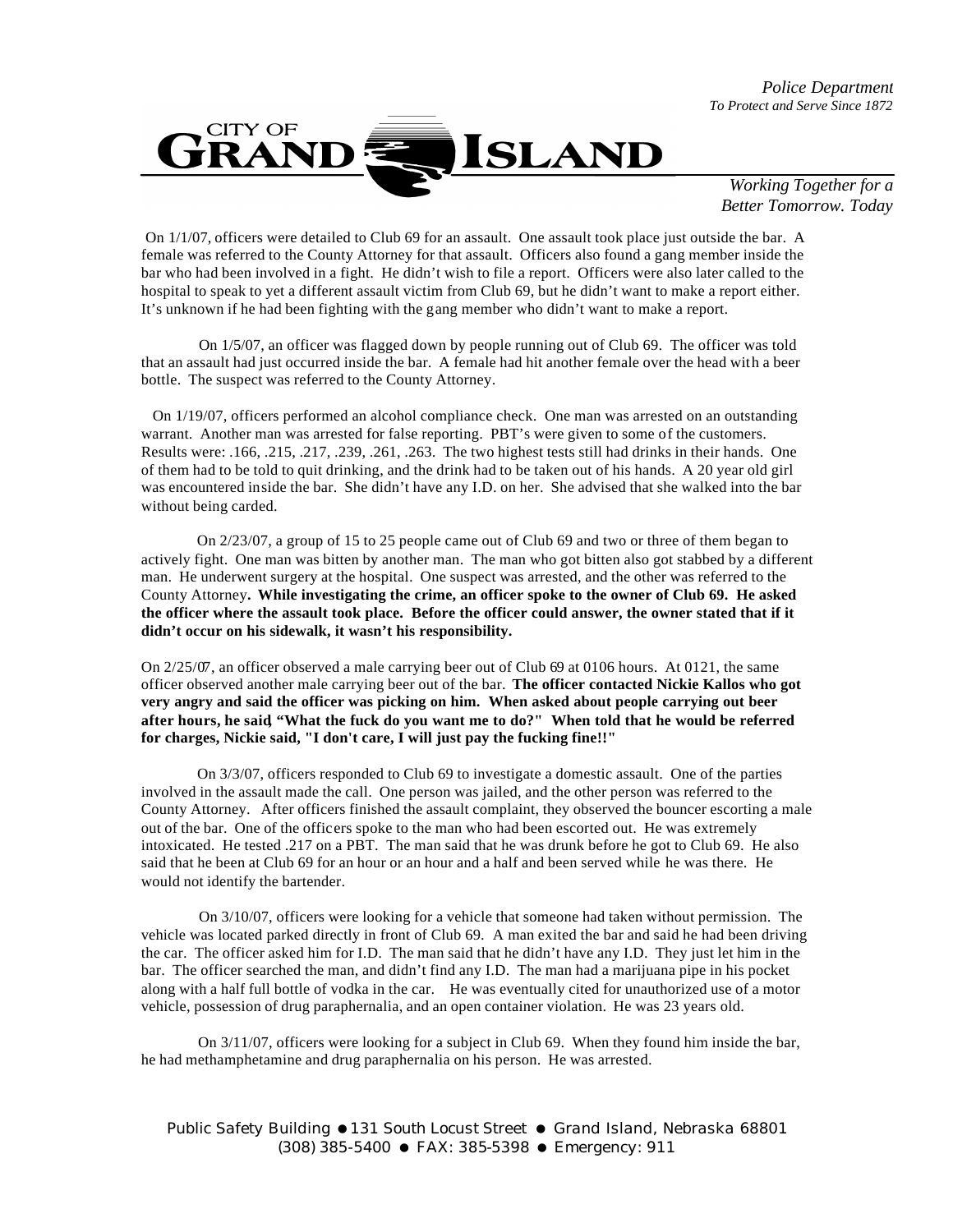

On 3/24/07, an officer was conducting a bar check when he observed a male leave the bar carrying and drinking a beer. The man was arrested. A subsequent search of the man revealed that he had meth on him and prescription pills that weren't in their original bottle.

On 3/31/07, officers responded to a complaint of a stabbing at Club 69. It turned out to be a false report. The subject who made the call was located in the same block as the bar. He was arrested for making a false report.

On 4/29/07, an officer spotted a male with an outstanding warrant standing outside of Club 69. The male resisted arrest, and a Taser had to be used on him. While dealing with the male, a female walked by the officer. She was also arrested for an outstanding warrant and false reporting.

On 5/12/07, an officer drove by Club 69 at closing time and observed a large crowd standing in the middle of the street. A female was assaulting a male. The female was arrested for assault and resisting arrest.

On 5/20/07, an officer observed some gang members exit Club 69 and then get into a fight across the street. One man was arrested, and one man was referred to the County Attorney.

On 6/15/07, officers were doing a bar check and arrested a woman inside Club 69. She had a local misdemeanor warrant.

On 6/22/07, officers were detailed to a disturbance at Club 69. One officer observed a woman standing in front of the bar yelling. She went back inside the bar before the officer could contact her. No further action was taken.

On 6/30/07, the police received an anonymous call about a man with a warrant inside Club 69. Officers located the man inside the bar and arrested him on a local misdemeanor warrant.

On 7/8/07, officers were detailed to Club 69 on a report of a male bleeding from the head. Officers found a subject inside the bar bleeding from his head with a broken beer bottle beside him. Two known gang members were referred to the county attorney for prosecution.

On 7/14/07, officers were detailed to Club 69 for an assault. One female assaulted another on the dance floor giving her a bloody nose. A referral was done to the county attorney. The report was marked with a "gang affiliation" designation.

On 7/15/07, a female was assaulted by two other females inside Club 69. The two suspects were referred to the county attorney for assault.

Also on 7/14/07, officers were called to Club 69 for a domestic disturbance inside the bar. Parties left prior to officers' arrival. No further action was taken.

On 7/20/07, a bouncer at Club 69 was arrested there on a warrant.

On 7/21/07, a gang member was arrested on a warrant inside Club 69.

On 7/23/07, officers responded to several intoxicated subjects arguing outside the bar. No enforcement action was taken.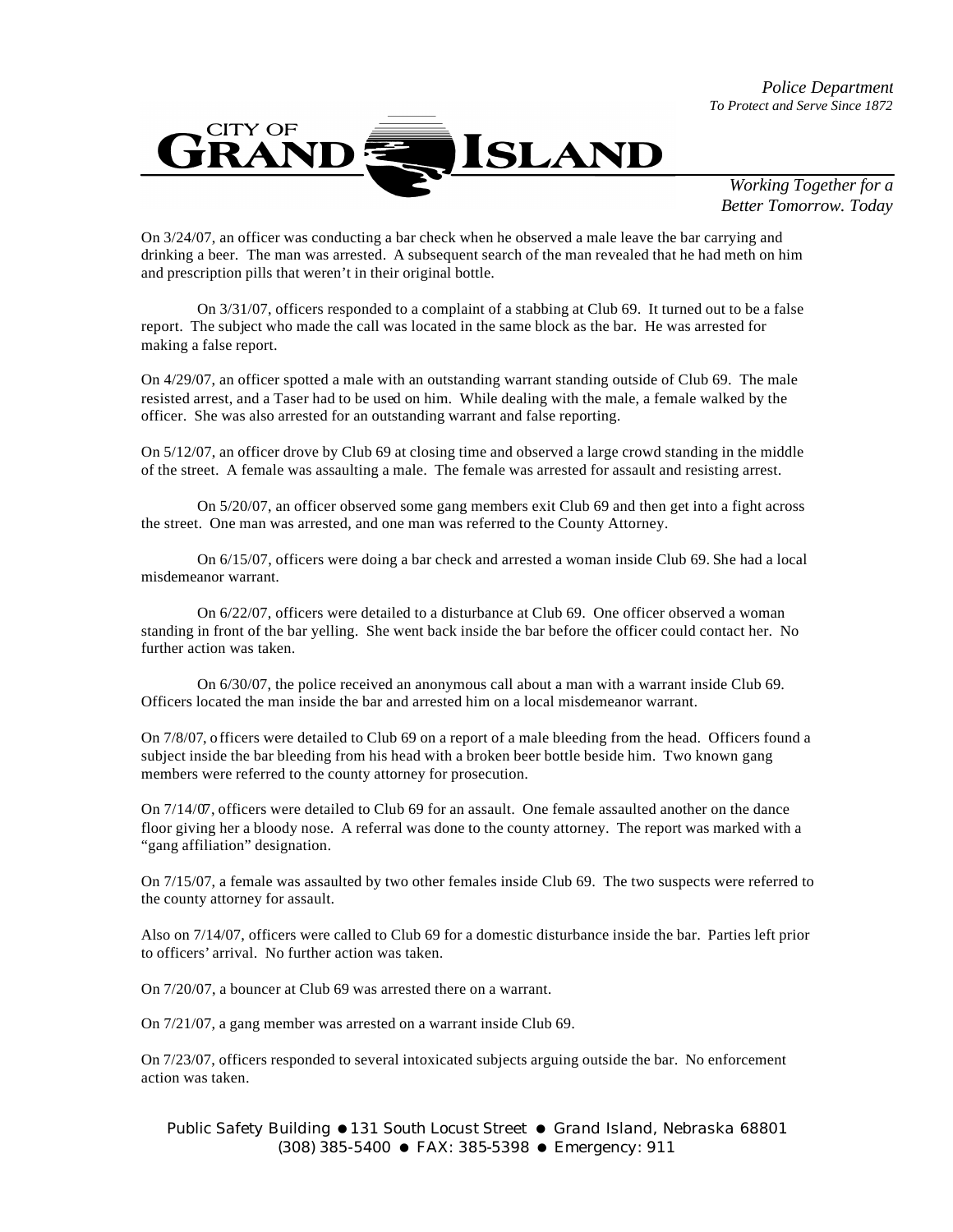

On 7/29/07, officers responded to a complaint of an assault that occurred at Club 69. Two females assaulted another female. Referrals were done to the county attorney.

Also on 7/29/07, while officers were investigating the assault listed above, another fight broke out in the crowd outside the bar. Two females were punching and kicking each other in front of officers. Citations were is sued.

On 7/30/07, officers investigated a domestic assault which occurred inside Club 69. A male was later arrested at a different location.

On 8/12/07, officers were detailed to Club 69 for a physical fight. The following information is copied from one of the responding officer's report**. It details Club 69's owner, Nickie Kallos Jr.'s lack of cooperation with law enforcement.** 

 On 08/12/07 at approximately 0010, I responded to a report of a physical fight at Club 69, 106 3rd St. E. Upon arrival, I observed several people running away from the area of the bar. I did was not able to contact any suspects at the scene.

 The owner of Club 69, Nickie J. Kallos Jr., asked to speak with me. Nickie advised the fight was not his fault and the people involved left. He is tired of extra attention from police for small fights at his bar. He did not think the police involvement was necessary because he has his own security crew take care of the incidents. He was confident that fighting at his bar has been significantly reduced in the past few months. I advised him to contact 911 immediately any time a physical fight breaks out. I told him, "Let us handle it." Nickie said, "I'm not going to call 911 for little misdemeanor assault shit. I'll call on felonies." I warned him of the importance of notifying police in the event of an assault at his bar. I spoke with him about civil liability and potential for serious injury. He again advised, "I'll call on felonies." I told him it was our job to determine if an assault is a felony, so he needs to notify police.

On 9/6/07, an officer found a man who staggered across the railroad tracks while the arms were flashing and in the down position. The officer said the man just missed being struck by a train by about 5 feet. The man was so intoxicated that he didn't hear or see the train and didn't remember the arms being down. The man said he had been drinking at Club 69. Officers relocated to Club 69 and were told that the man had been in the bar from about 1900 until 2230. Personnel from Club 69 were warned about serving intoxicated customers.

On 9/14/07, a gang member was arrested on a warrant at Club 69.

On 9/16/07, officers responded to a disturbance at Club 69. The owner was struck with a beer bottle after he allegedly punched one of the patrons. Two people were arrested, and three people were referred to the county attorney (including the owner). It appears that the county attorney declined to prosecute the owner.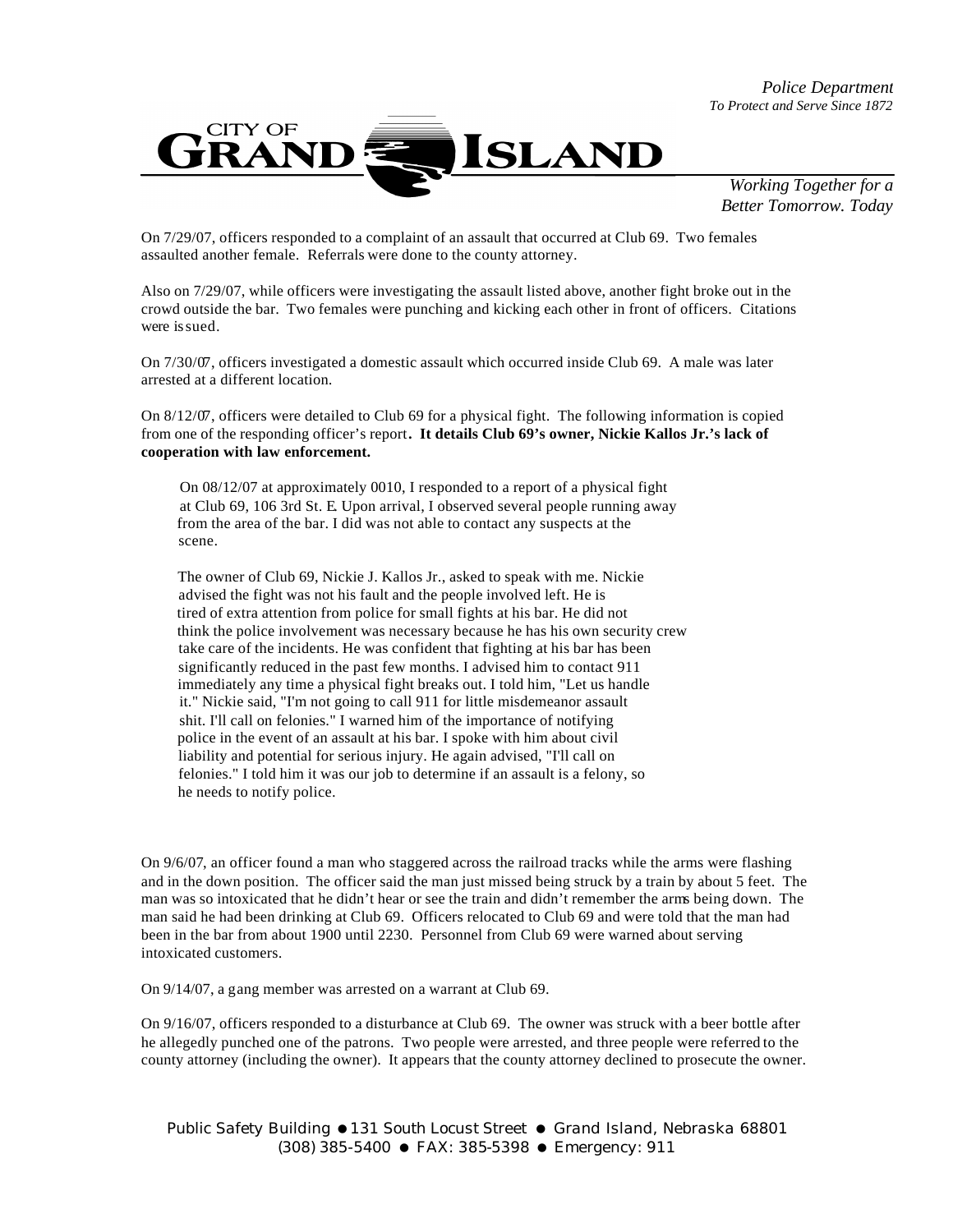

On 9/17/07, an officer made a DUI arrest across the street from Club 69. The person arrested had been drinking at Club 69. One of the bouncers approached the officer and asked if he could take her back to the bar and arrange a ride for her. The female was subsequently arrested for DUI, possession of marijuana, possession of drug paraphernalia, and possession of methamphetamine.

On 9/21/ 07, officers were detailed to a large disturbance outside of Club 69. Two males were fighting. They both went to jail after one had to be subdued with a Taser.

On 9/24/07, an officer took a report where the victim claimed that his cell phone was lost or stolen while he was at Club 69.

On 9/28/07, officers responded to a fight in the area of Club 69. One subject who had just left Club 69 got into a knife fight with another subject. Both subjects were treated at the hospital for puncture wounds.

On 9/29/07, officers investigated a domestic assault that originated inside Club 69. A man was jailed, and a woman was referred to the county attorney.

On 9/30/07, officers were detailed to a fight outside of Club 69. One person was jailed and another person was referred to the county attorney.

On 10/7/07, officers observed a disturbance in front of Club 69. One of the participants had just come out of Club 69. A man was jailed for  $3<sup>rd</sup>$  degree domestic assault, possession of drug paraphernalia, and a Lancaster County warrant Another male was jailed for obstructing an officer after they had to use the Taser on him.

Also on 10/7/07, a woman was referred to the county attorney for assaulting two other women in the parking lot across the street from Club 69 after they left the bar.

On 10/13/07, a man with a warrant was arrested at Club 69.

On 10/14/07, an officer referred a female to the county attorney for assaulting a male inside of Club 69.

On 10/20/07, the owner of Club 69 was verbally warned for a noise violation.

On 10/21/07, an employee of Club 69 informed a police officer that two men had brought alcohol into the bar. The alcohol was poured out, and the men left.

Also on 10/21/07, two men were involved in a "shoving match" outside Club 69. No action taken.

On 11/03/07, a man was jailed for a felony assault, using a weapon to commit a felony, possession of marijuana less than an ounce, and trespassing after he stabbed another man in the neck with a hair pick inside Club 69.

Also on 11/3/07, a bouncer at Club 69 requested law enforcement assistance to help him check three men for weapons. No weapons were found.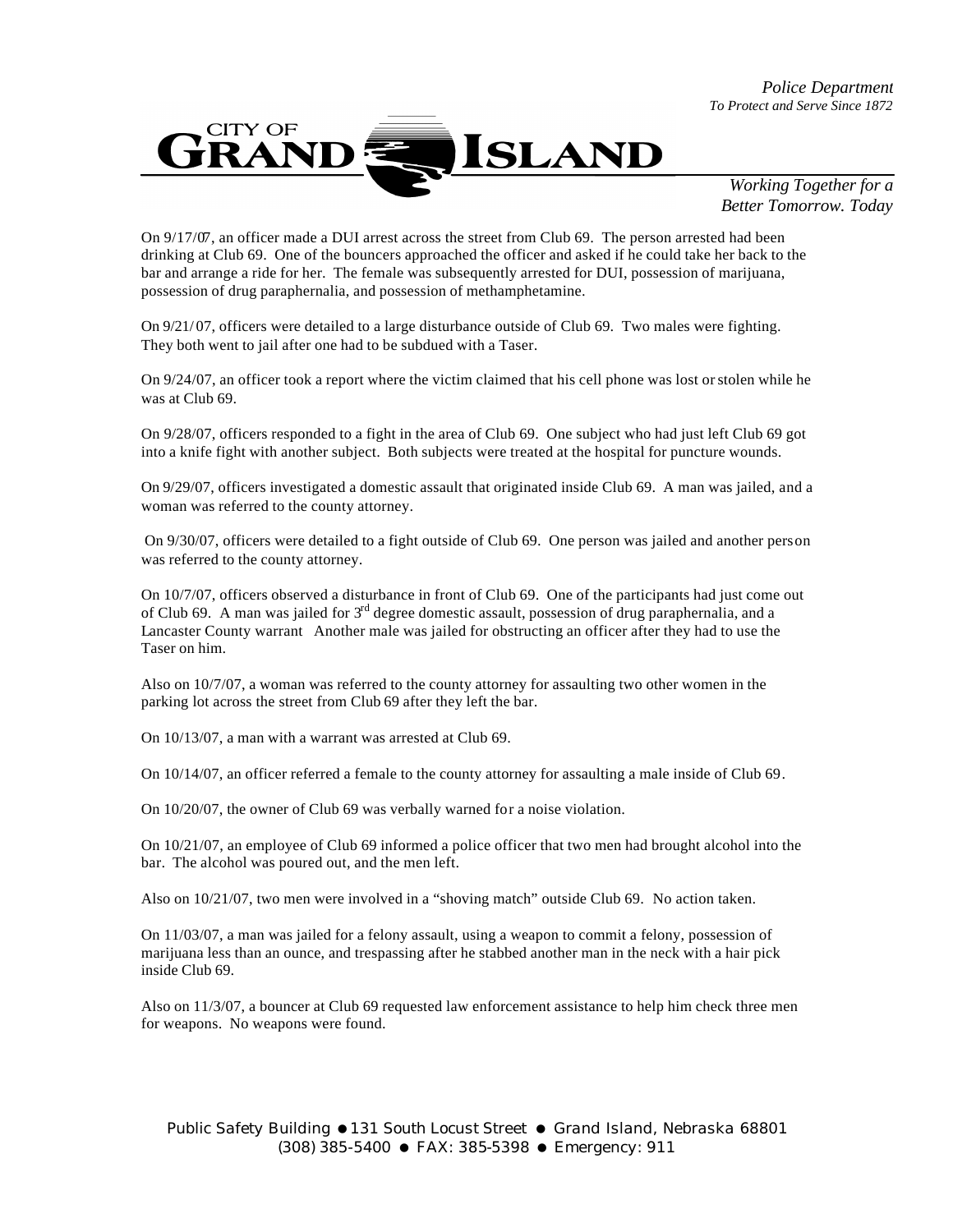

On 11/4/07, a man was referred to the county attorney for criminal mischief after he knocked another man off of his motorcycle (cycle tipped over) in front of Club 69.

On 11/8/07, a man was jailed for an assault that occurred in front of Club 69. The man was also arrested for carrying a concealed weapon (knife).

On 11/10/07, the owner of Club 69 requested law enforcement assistance to help remove an intoxicated male from the bar.

On 11/16/07, officers spotted a man with a warrant in front of Club 69. The man was jailed.

On 11/18/07, an officer observed two men fighting in front of Club 69, one man was jailed for assault after a Taser was used on him.

On 11/24/07, a man was jailed for trespassing and obstructing an officer at Club 69.

On 12/6/07, officer responded to Club 69 to investigate an assault. One man was bleeding from his face and vomiting. The man said he fell down. The owner of the bar advised that another male punched the bleeding man because he was causing problems inside the bar. The assailant fled the scene. The victim did not make a report.

On 12/8/07, a man reported that he was assaulted at Club 69, but he didn't want to make a formal report.

On 12/17/07, an officer took a report where Club 69 had a damaged window. A customer threw a piece of ice and broke the window.

On 12/30/07, a man got assaulted outside of Club 69 after a confrontation between several males inside the bar. The injured male did not make a report.

On 12/31/07, a female at Club 69 was arrested on a warrant.

On 1/6/08, a man was referred to the county attorney for assaulting a bouncer at Club 69.

On 1/12/08, a pregnant woman was struck in the stomach when a fight broke out on the dance floor at Club 69. No criminal report taken.

On 1/13/08, Club 69 requested help removing someone from the bar.

On 1/27/08, officers helped escort a man out of the bar at the request of Club 69.

On 2/5/08, a man with a black eye advised he was assaulted inside Club 69, but he didn't wish to file a report.

On 2/22/08, a female subject was arrested inside the bar for drinking and violating the terms of her probation.

On 2/23/08, Officers were flagged down at Club 69. A man was lying on the ground in front of the entrance. He had a large bump on his head that was bleeding. A bouncer told officers that the man was inappropriately touching women inside the bar. The bouncer pushed him out the door. The man fell down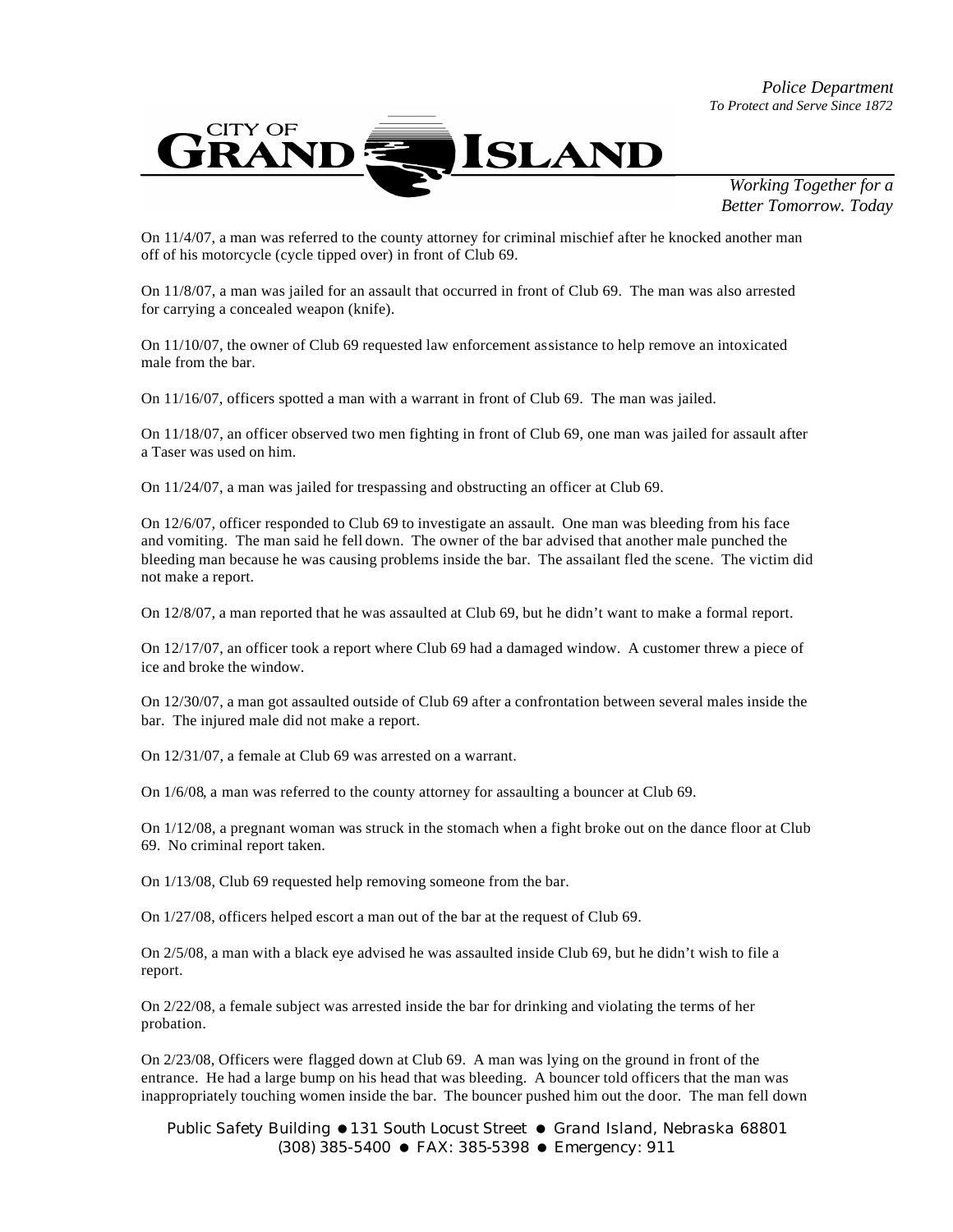

and hit his head. Another man tried to pick up the injured man. The man trying to move the injured man was jailed for assaulting an officer, obstructing an officer, and resisting arrest.

Also, on 2/23/08, a man inside Club 69 was arrested on a warrant.

On 3/9/08, two men were jailed for assaulting each other in front of Club 69 after police had tried to break them up.

On 3/22/08, officers were detailed to Club 69 for a disturbance. Officers learned that two men assaulted another man while he was dancing because they thought he was "throwing gang signs." One man was referred to the county attorney.

On 3/23/08, Officers investigated an assault at Club 69. No action was taken because the victim was uncooperative.

On 3/30/08, an officer saw a young man walk into Club 69. The officer knew the man did not have any I.D. because the officer had recently seized it. The following is an excerpt from the officer's report:

 While patrolling the downtown area on 3-30-08, I observed D.B. walk into Club 69. I knew D.B. did not have any form of identification on his person because I had seized his license earlier on that date because of a license pick up order. I stopped and made contact with D.B. at the front door, who appears to be younger than twenty one years old. I advised D.B. that he could not be in the bar without any form of identification, unless he had gotten one on Saturday. D.B. confirmed that he had not gotten an ID card.

 While I was speaking with D.B. Nickie Kallos, bar owner of Club 69, came out and asked "What's wrong now?" I advised Kallos that D.B. did not have any form of identification on his person (and the reason that I knew he did not) and Kallos got agitated and said "he is my girlfriend's brother" and "he just got here". I advised him that it could easily appear to law enforcement (other than me) that D.B. was not old enough to be in the bar and ask for verification of age, which D.B. would not be able to provide. **Kallos became more agitated and said "You fuckers are always trying to pin stuff on me, but how many times have you been able to do it, huh?? One fucking time was all". Kallos also stated "I know the fucking laws and the liquor commission isn't going to do a fucking thing to me and neither can you!" At this point I was convinced that Kallos was not going to be cooperative with me so I left after I advised I would document the incident and he said "Go right ahead, I don't give a fuck". I later saw D.B. standing by the front door still**.

On 4/13/08, an employee of Club 69 called and requested that a male be arrested for trespassing. The customer was causing problems inside the bar and refused to leave. The man was jailed.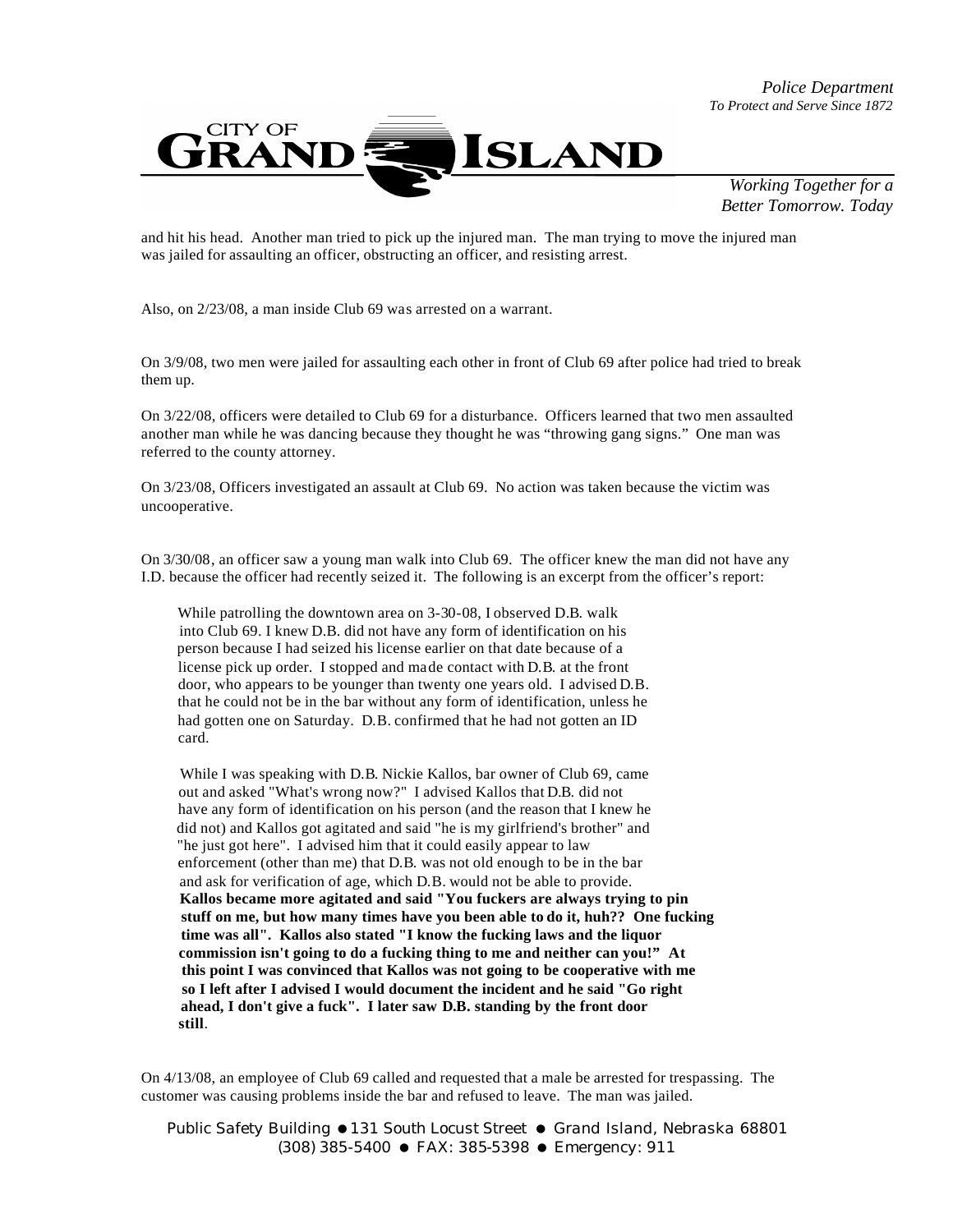*Police Department To Protect and Serve Since 1872*



*Working Together for a Better Tomorrow. Today*

Also on  $4/13/08$ , officers responded to a fight at Club 69. Three people were jailed. One was jailed for  $3<sup>rd</sup>$ degree assault on a police officer and obstructing a police officer. The second person was jailed for 3<sup>rd</sup> degree assault on a police officer, terroristic threats (to a police officer), obstructing a police officer, resisting arrest, strangulation, 3rd degree assault, and a Hall County warrant. This subject is a Blood gang member. The third subject was jailed for 3<sup>rd</sup> degree assault, prohibited acts, and resisting arrest.

On 4/18/08, two men at Club 69 agreed to fight. After punching each other several times, one of the men fell backwards into a brick wall. This man had a broken "nasal bone." This man was referred to the county attorney for  $3<sup>rd</sup>$  degree mutual assault. The other man was referred for  $1<sup>st</sup>$  degree assault.

On 4/19/08, after a formal noise complaint was made, the owner of the bar was cited for disturbing the peace.

On 4/20/09 at 0135, a male was arrested for DUI. The car was parked and running with the male sitting behind the driver's seat in front of Club 69.

On 4/25/08, officers got an anonymous complaint from someone at Club 69 saying that a female with a warrant was inside the bar. Contact was made with the owner and a bouncer. They said that they hadn't seen the person in question since other officers had searched the bar. An officer then found the person with the warrant. She was hiding in the DJ booth.

On 5/18/08, three gang members were jailed for fighting in front of Club 69.

On 6/5/08, officers were conducting a bar check at Club 69 and removed three people from the bar because they were in violation of the City's smoking ban.

On 6/17/08, officers were detailed to Club 69 to arrest a man with a warrant. The man was located and jailed.

On  $6/29/08$ , two woman were jailed for  $3<sup>rd</sup>$  degree assault and disturbing the peace by fighting while they fought inside Club 69.

On  $7/4/08$ , after an altercation inside the bar, one man was jailed for  $2<sup>nd</sup>$  degree assault, and a woman was referred to the county attorney for a 3<sup>rd</sup> degree assault.

On 7/6/08, officers responded to a complaint of a protection order violation at Club 69. The suspect was not located.

On 7/16/08, while an officer was investigating an assault complaint at Club 69, he observed a woman leave the bar who had an arrest order for a probation violation. The officer jailed the woman.

On 8/3/08, one of the Club 69 bouncers was arrested on 3 Hall County warrants.

On 8/10/08, A male was arrested for 3rd Degree Assault and Refusal to Sign Citation at Club 69 following an investigation in which the male subject struck a female inside the club.

On 8/12/08, an officer was flagged down regarding subjects with motorcycles on sidewalk doing power stands in front of the bar. Suspects departed prior to arrival.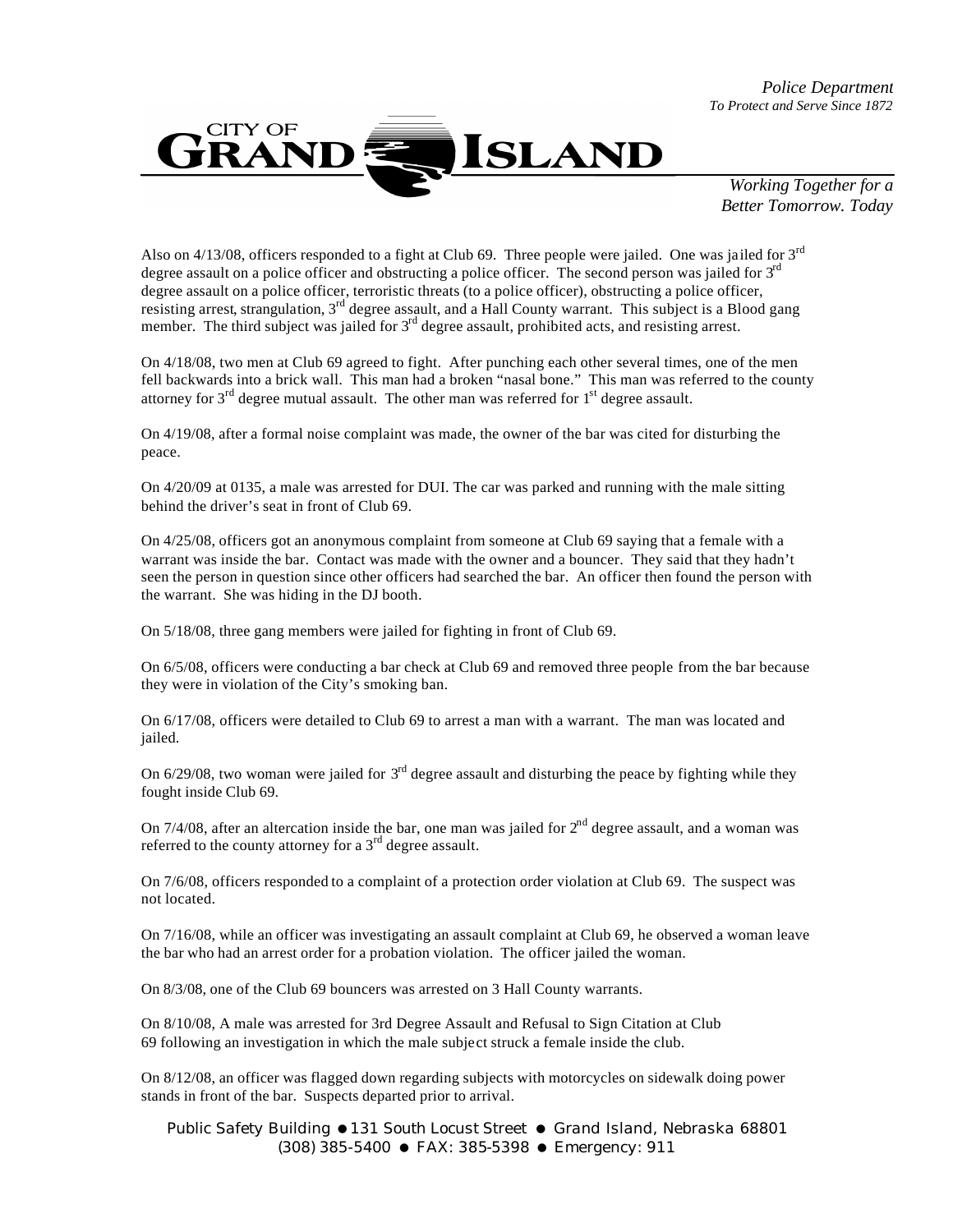*Police Department To Protect and Serve Since 1872*



*Working Together for a Better Tomorrow. Today*

On 8/17/08, an officer reported a large group fighting in the street in front of the bar.

On 8/23/08, an officer witnessed two females fighting in front of Club 69. One female was arrested for a domestic assault.

Also on  $8/23/08$ , a female was arrested for assault in the  $2<sup>nd</sup>$  degree, willful reckless driving, and driving under the influence of alcohol. Officers were called to Club 69. The arrest was made in the parking lot across the street.

On 9/6/08, an officer reported a large verbal disturbance in front of club 69 at 0018. Another one was reported at 0123.

On 9/13/08, an officer determined there had been a verbal and possibly physical altercation; no persons identified.

Also on 9/13/08, an officer contacted a male who was sitting behind the wheel of his van in a parking stall by Club 69. The keys were in the ignition, and he appeared to be sleeping. He had the smell alcoholic beverage coming from his person. He failed SFST'S and refused a PBT. A sword was found inside a walking stick in his van upon a search. He was arrested for DUI and carrying a concealed weapon.

On 9/21/08, an officer took a theft report from a male who said that he lost his wallet while he was fighting at Club 69.

On 9/26/08, an officer responded to an indecent exposure report at Club 69. He was unable to locate/identify the suspect.

On 9/27/08, officers were called to Club 69 by an anonymous female about another female in the bar who had a warrant. The suspect female was located and arrested.

On 10/4/08, officers responded to Club 69 on a disturbance call. Two males were in the parking lot across the street were referred to the county attorney for a mutual assault. Another male was briefly detained and told to leave when it was determined he wasn't involved. He came back and caused problems. A female living above Club 69 complained about the noise from that man. He was arrested for disturbing the peace.

#### **On 10/19/08 at 0114, an officer responded to a disturbance at Club 69. The only documentation from him was a statement that said "usual weekend problems."**

On 11/8/08, officers were detailed to Club 69 reference an assault. They contacted and spoke with a male, who stated he had been assaulted by two males inside the bar.

On 11/27/08, bouncers kicked three intoxicated males out of the bar. He watched them as they got into a confrontation outside. While the males were in a vehicle they hit the bouncer with the car. The driver was eventually arrested. Another DUI arrest was made as a result of this investigation.

On 12/19/08, officers were dispatched to Club 69 regarding two males with outstanding arrest warrants. The men had been hiding in a car parked in front of the bar. They walked away from the bar and were both arrested.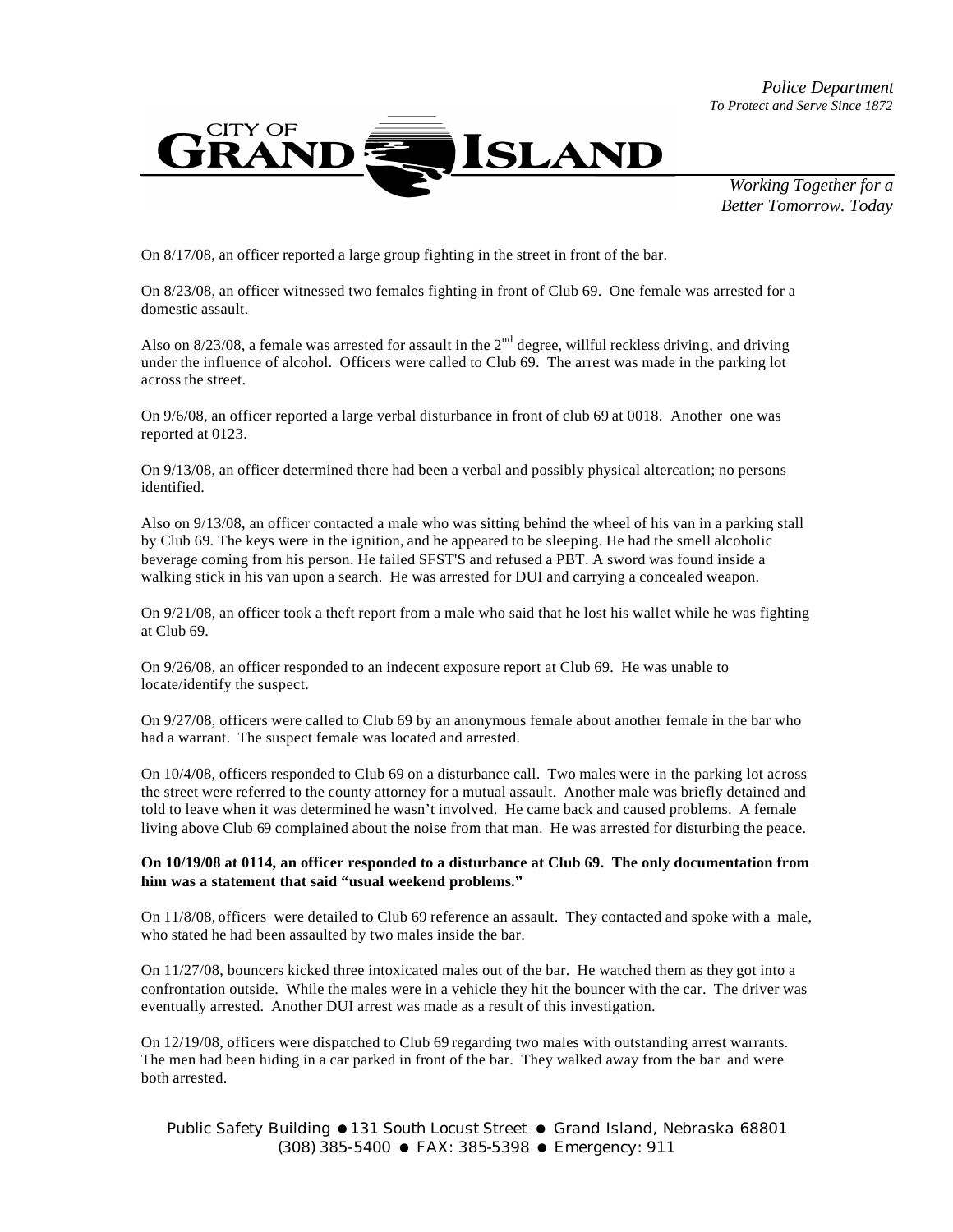

On 12/24/08, officers received information about a male with an outstanding arrest warrant out of Montana in the bar. He was located and arrested.

On 12/27/08, a documented gang member was arrested for assaulting another male inside the bar. He also had a small amount of marijuana on his person.

On 1/1/09, a male was arrested for physically obstructing a stabbing investigation at Club 69. Another male was arrested for terroristic threats. One victim was assaulted with a knife by an unknown individual. No weapon was recovered.

On 1/10/09, an officer saw a female outside of Club who had an outstanding arrest warrant. The woman was arrested.

Also on 1/10/09, a known gang member was referred to the county attorney for a felony assault for striking another subject with a plastic pitcher of beer inside Club 69.

Also on 1/10/09, three males were refused entrance into the bar. As one of them was leaving, he told the bouncer that he was coming back with a Glock.

On 1/16/09, a male and female were fighting inside the bar. The female was arrested.

On 2/22/09, five people were arrested following a disturbance at Club 69. Three were arrested for fighting in front of the officers, and two were arrested for failing to obey the officers ' orders.

On 3/7/09, a female reported that her boyfriend had assaulted her inside Club 69. The male was referred to the county attorney for the assault.

On 3/8/09, several subjects were arrested stemming from an incident at Club 69. Subjects involved in the disturbance failed to disperse when ordered by Police. Three people were arrested and one was cited for the following charges: Obstructing a Police Officer (x 3), Resisting Arrest , Assault on a Police Officer, Possession of Marijuana < 1oz, Possession of Drug Paraphernalia , Terroristic Threats, and Failing to Disperse**. Nickie Kallos was interviewed and said that one of the suspects had threatened him with a knife. Kallos clarified that he had actually seen the knife during the threat. He later changed his story and said he didn't see the knife, he was just told the knife was involved. He changed his story yet a third time and said that he was actually never threatened at all.**

On 4/12/09, Officers were standing outside of Club 69 monitoring the crowd when a female came out of the bar shouting there was a fight going on inside. As an officer approached the front door, several males came falling out of the door. There was a lot of pushing and shoving going on. One male was arrested for assault. One of the Club 69 bouncers was referred to the county attorney for assaulting a customer.

On 6/ 7/09, officers got called to Club 69 regarding an unconscious, bleeding male who was lying on the ground in front of the bar. One witness saw the male get punched by another male. She and another witness then saw one of the Club 69 bouncers kick the male on the ground and tell him to get up. He bent over an attempted to pick the man up. When the man didn't move, the bouncer left.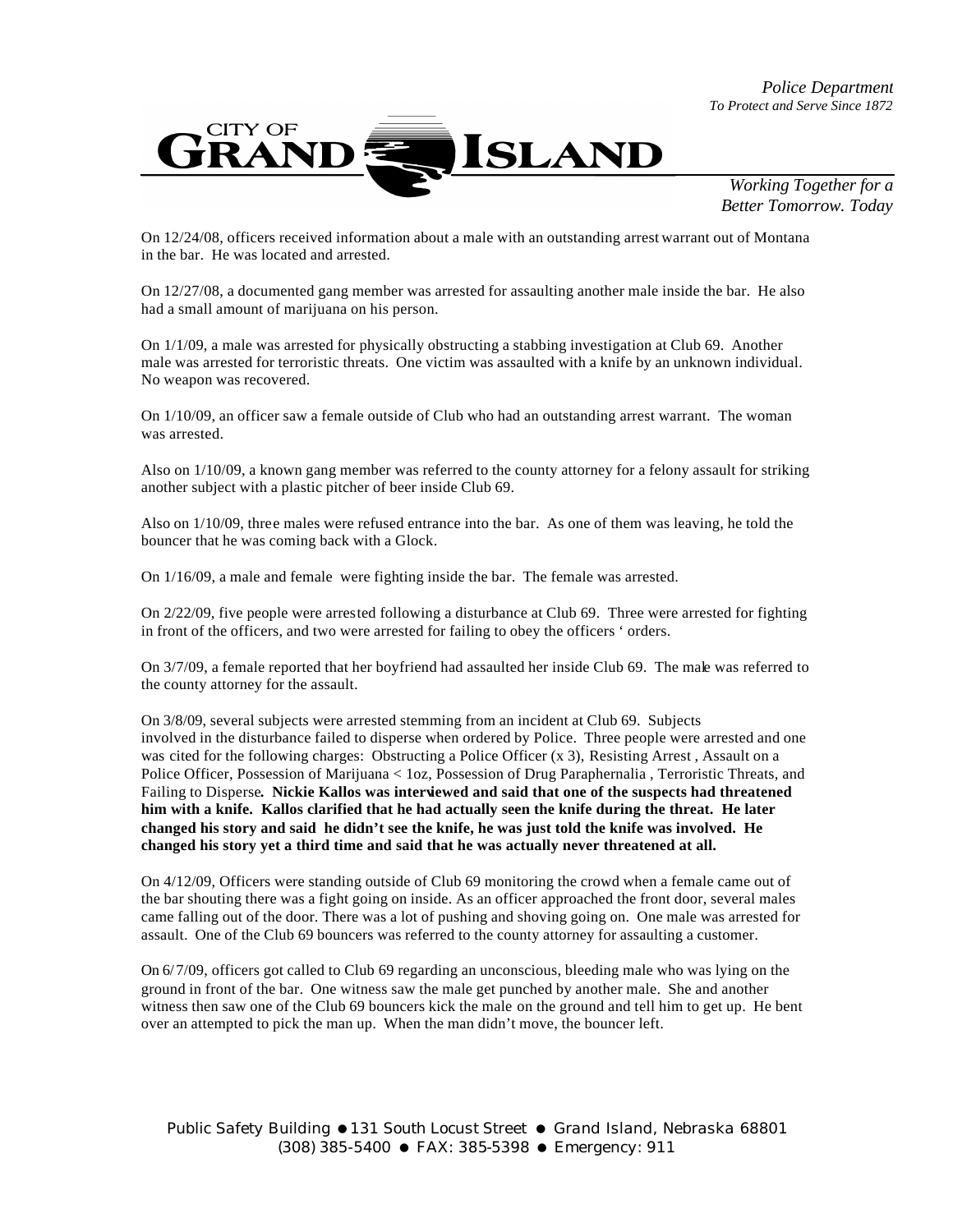*Police Department To Protect and Serve Since 1872*



*Working Together for a Better Tomorrow. Today*

**On 6/13/09, an officer documented her contact with Nickie Kallos at closing time at Club 69. She wrote the following, "While dispersing the bar crowd at Club 69, the owner, Nick Kallos approached officers, being very belligerent. Kallos was yelling that the officers are liars and something about the liquor commission. Kallos appeared to be intoxicated. He wasn't steady on his feet and he was having a difficult time keeping his eyes focused on the officers present. Kallos' eyes were barely open. Kallos was told to go back into the bar. He did so, but continued to yell at officers.**

On 6/21/09, an officer documented what he thought was excessive force by the bouncers at Club 69. He gave the following account: While performing an Agency Assist outside Club 69, Nikki Kallos came outside and advised there was a disturbance inside the bar. When I walked into the bar I observed two bouncers dragging a male subject on the floor inside the bar. The force used appeared to be in excess of what was needed since the subject was not fighting back or struggling in any way other than trying to get up and walk on his own and in one bouncer's words, the man was "just inside the bar when he is not supposed to be." I advised the bouncer that he did not need to use the force used. The male subject was advised to leave the bar and not return.

Also on 6/21/09, an ambulance was attending to a patient in front of Club 69. The ambulance was parked in the street blocking the westbound lane. A pickup and pedestrian were stopped blocking traffic in the eastbound lane. An officer told them to move. They moved a little bit and then went back to impeding traffic. One male was cited and the other one was referred for impeding traffic.

On 7/18/09, an officer observed a couple of men fighting in the street in front of Club 69. The officer eventually learned that one of the men had assaulted a different man inside the bar and chipped his tooth. The suspect had also threatened Nickie Kallos with a pool cue, according to the bouncer. The suspect was arrested for assault for chipping the one man's tooth.

In conclusion, Club 69 keeps the Grand Island Police Department very busy. As of 7/20/09, I located 315 calls for service at Club 69 with the first documented call occurring on 12/19/06. There were several calls to Club 69 that were not documented (but included in the numeric total) in this report because the people involved couldn't be located, the event couldn't be directly related or attributed to Club 69, or the officer didn't do a report . Of the 315 calls, only 25 were routine, police-initiated bar checks.

I checked on some other bars in the area of Club 69 and documented their liquor license issue date and the number of law enforcement calls from that date until the present time. I chose the Las Vegas Bar and Grill which is located at 316 E.  $2^{nd}$ , The Upper Deck which is located at 2110 W.  $2^{nd}$ , The Chicken Coop which is located at 120 E.  $3<sup>rd</sup>$ , and Slugger's Sports Bar which is located at 707 W. Anna.

The Las Vegas Bar and Grill had their license issued on 9/5/06. Since then, the Grand Island Police Department has had 93 calls there. Seven of those were bar checks.

The Upper Deck has had a liquor license since November 2001. They changed ownership in 2005. Since the original license was issued, the Grand Island Police Department has received a total of 107 calls. Two of those were bar checks.

The Chicken Coop was issued a liquor license on 2/2/04. The Grand Island Police Department has a total of 49 calls there. None of the those calls were bar checks.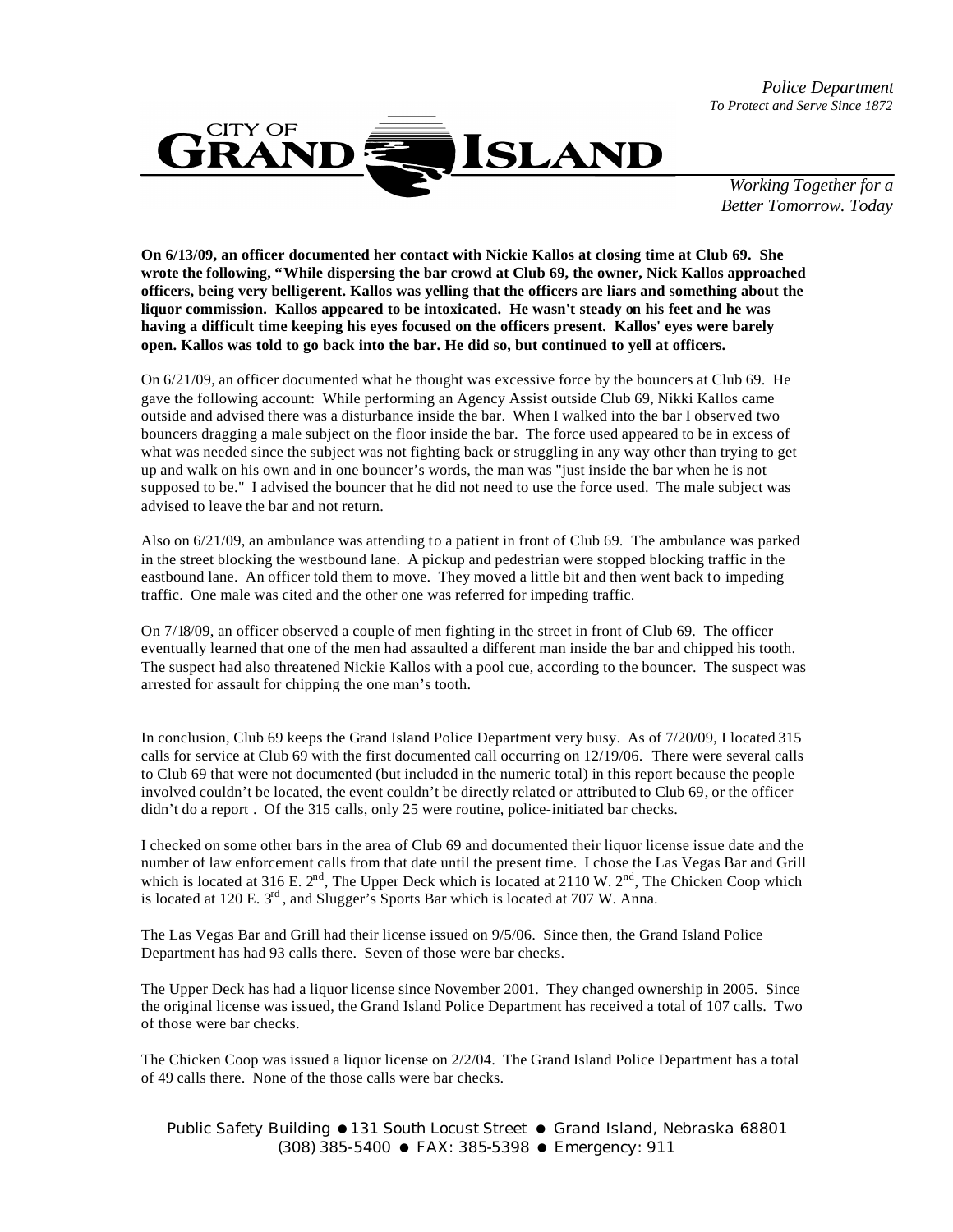

Slugger's received a liquor license on 1/3/2000. Since then, the Grand Island Police Department has documented only 10 calls for service.

I believe this report not only details the frequency and nature of the activities that law enforcement encounters at Club 69, but it also shows some examples of the attitude and **lack of cooperation** from the owner and his **inability to manage and control the premises**. Considering the number of bars in Grand Island and the **many options available for citizens to choose from**, the activity occurring at Club 69 **is not consistent with the public interest**. Club 69 accounts for a disproportionate amount of time, manpower, and **resources spent there by law enforcement** when officers could be working proactively to prevent other crimes that plague our community.

Sincerely,

Sgt. Dave Vitera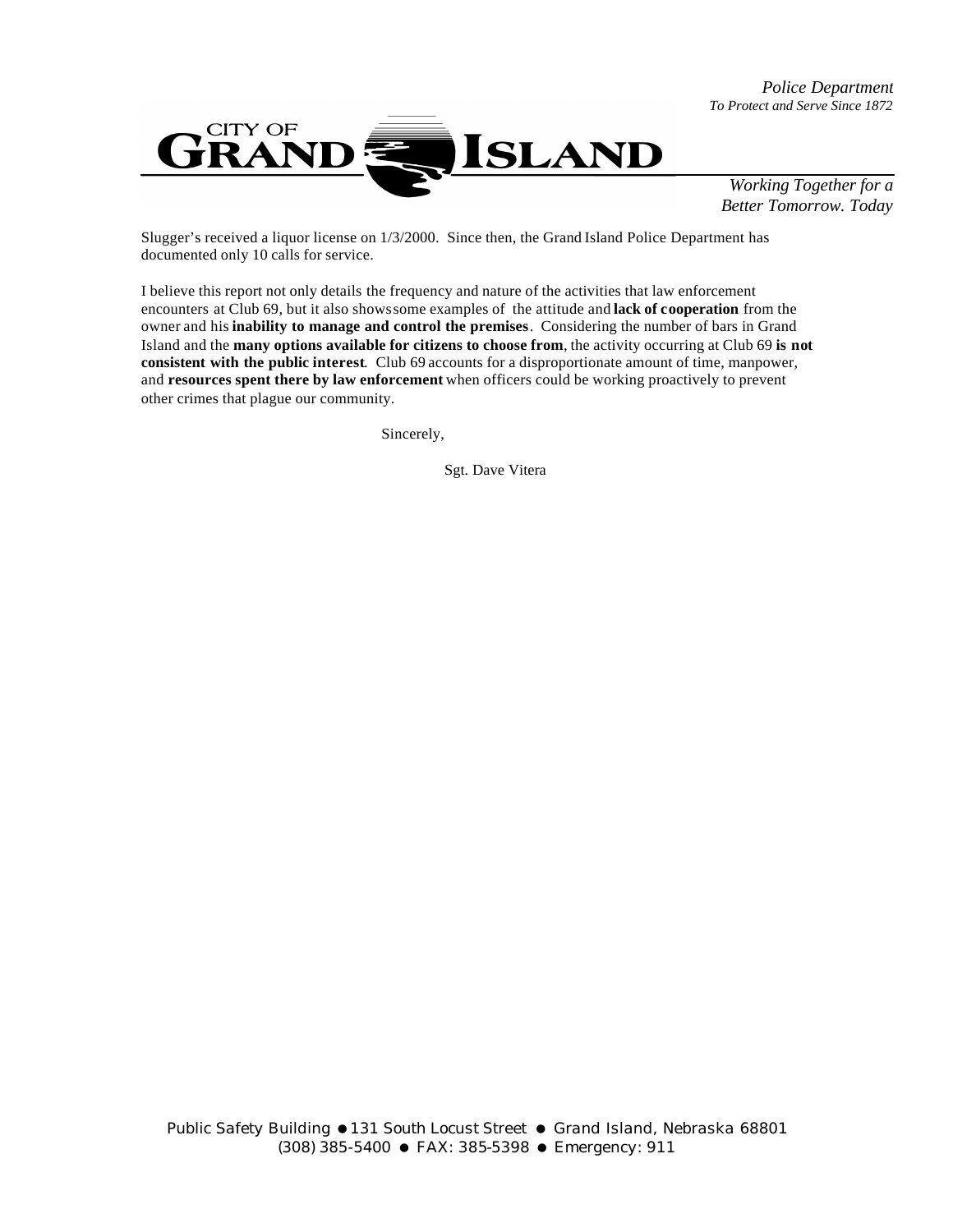#### R E S O L U T I O N 2009-205

WHEREAS, Club 69 is located at 106 East 3<sup>rd</sup> Street and has obtained a Class "C" Liquor License No. "C-70885" on May 17, 2006 which will expire on October 31, 2009; and

WHEREAS, the Nebraska Liquor Control Act 53-135. Retail licenses; automatic renewal; conditions; licensed premises within annexed area; effect. States in part: "The commission may at any time require a licensee to submit an application, and the commission shall at any time require a licensee to submit an application if requested in writing to do so by the local governing body"; and

WHEREAS, Police records report the Police Department has responded to 295 calls for service at this location since November 23, 2006, many of these calls involving disturbances, intoxicated person, violence, and assaults requiring multiple officers to respond, and

WHEREAS: the owner, Mr. Nickie Kallos being argumentative and confrontational with officers responding to calls at Club 69 has demonstrated he is not fit, willing or able to properly provide the service proposed within the city.

NOW, THEREFORE, BE IT RESOLVED BY THE MAYOR AND COUNCIL OF THE CITY OF GRAND ISLAND, NEBRASKA, that a written request be sent to the Nebraska Liquor Control Commission requiring the owner of Club 69 liquor license to make application for a new license for the following reasons:

1. The owner, Mr. Kallos, has not demonstrated that he is fit, willing and able to properly provide the service proposed within the City.

2. The owner, Mr. Kallos has not demonstrated the type of management and control in owning the licensed premise to be sufficient to insure that the licensed business conforms to the provisions and requirements of the license.

3. There are multiple on sale liquor establishments in Grand Island of which none demand the level of law enforcement services that Club 69 requires. Club 69 requires the use of additional law enforcement resources because of high calls for service and crimes generated from the liquor license.

4. The Grand Island Police Department frequently lacks adequate resources to police Club 69 and respond to the calls for service and crimes generated by the liquor license.

5. The Club 69 liquor license is not consistent with the public interest.

- - -